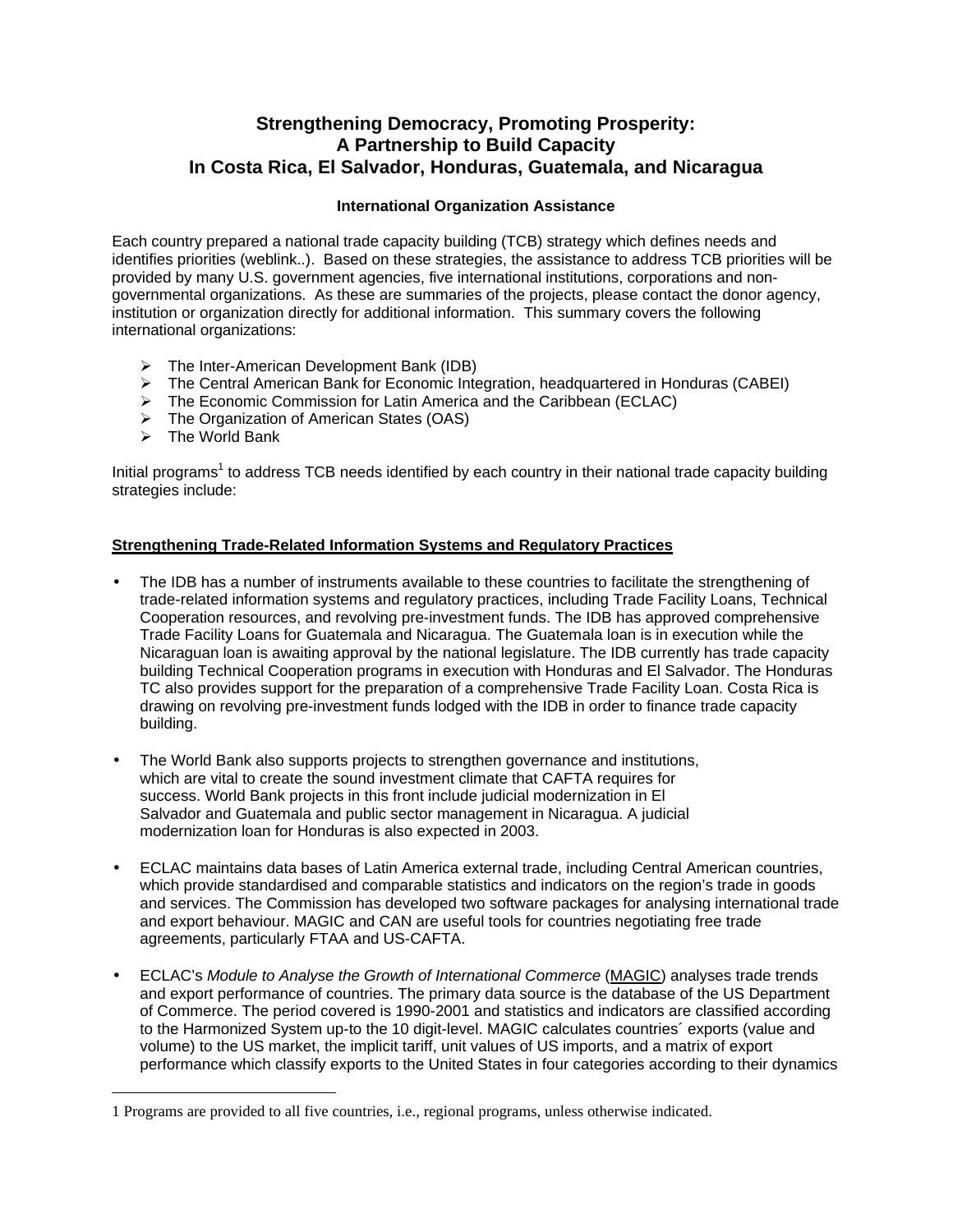in a given period. The software is updated every May with the information of the previous year.

• ECLAC's program the *Competitive Analysis of Nations* (CAN) performs similar calculations, but it differs in that: i) export performance is assessed in different markets (North America, West Europe, Latin America, Developing Countries, etc.); ii) statistics are not as disaggregated as MAGIC; iii) only exports values are available and iv) the data period is 1985-2000.

## **Involving Civil Society in the Trade Policy Process**

• The IDB Trade Facility Loans, Technical Cooperation programs, and revolving pre-investment funds may also be used to facilitate the strengthening of the trade policy consultation process. This component is featuring prominently in many IDB trade capacity building operations approved and under development with Central America.

### **Strengthening Compliance with Trade-Related Commitments**

- The IDB, in the framework of the Plan Puebla Panama, is financing a regional compliance program on food safety and animal health matters. The Trade Facility Loans, Technical Cooperation programs, and pre-investment funds also support the strengthening of compliance with trade-related commitments.
- The World Bank has responded to requests from Central American governments for analytical and advisory support to address the policy challenges of implementing the CAFTA so as to maximize its potential to reduce poverty. Specifically, the Bank is currently undertaking a comprehensive study of strategic CAFTA-related issues that emerged in consultations held across the region.

# **Practical Assistance to Complete the Agreement**

• The Central American Bank for Economic Integration (CABEI) approved \$2.5 million in grant money in non-reimbursable financial cooperation to support the region's governments in the negotiation process to obtain the Central American Free Trade Agreement with the United States (CAFTA). The Bank will distribute \$500,000 to each of the Central American countries involved in the negotiation process. CABEI's financial cooperation will support key basic studies and the work of the technical negotiating teams, as well as providing logistical support to assist Central America in reaching a trade agreement with the United States in the coming year.

# **Building Capacity in Environmental Issues**

- The Multilateral Investment Fund of the IDB finances programs in Central America to facilitate the use of cleaner production and sounder environmental management techniques by firms with a view to improving their international competitiveness and export capacity.
- The OAS will carry out projects in Central America for \$5.3 million over the next three years which include integrated management of water resources, conducting national environmental impact assessments of trade commitments, transportation sector environmental vulnerability reduction, and renewable energy.

#### **Improving the Lives of Workers and Consumers**

• The Multilateral Investment Fund of the IDB finances programs in Central America to improve worker skills and support the development of labor certification and credentialing methodologies with a view to improving the international competitiveness and export capacity of the region.